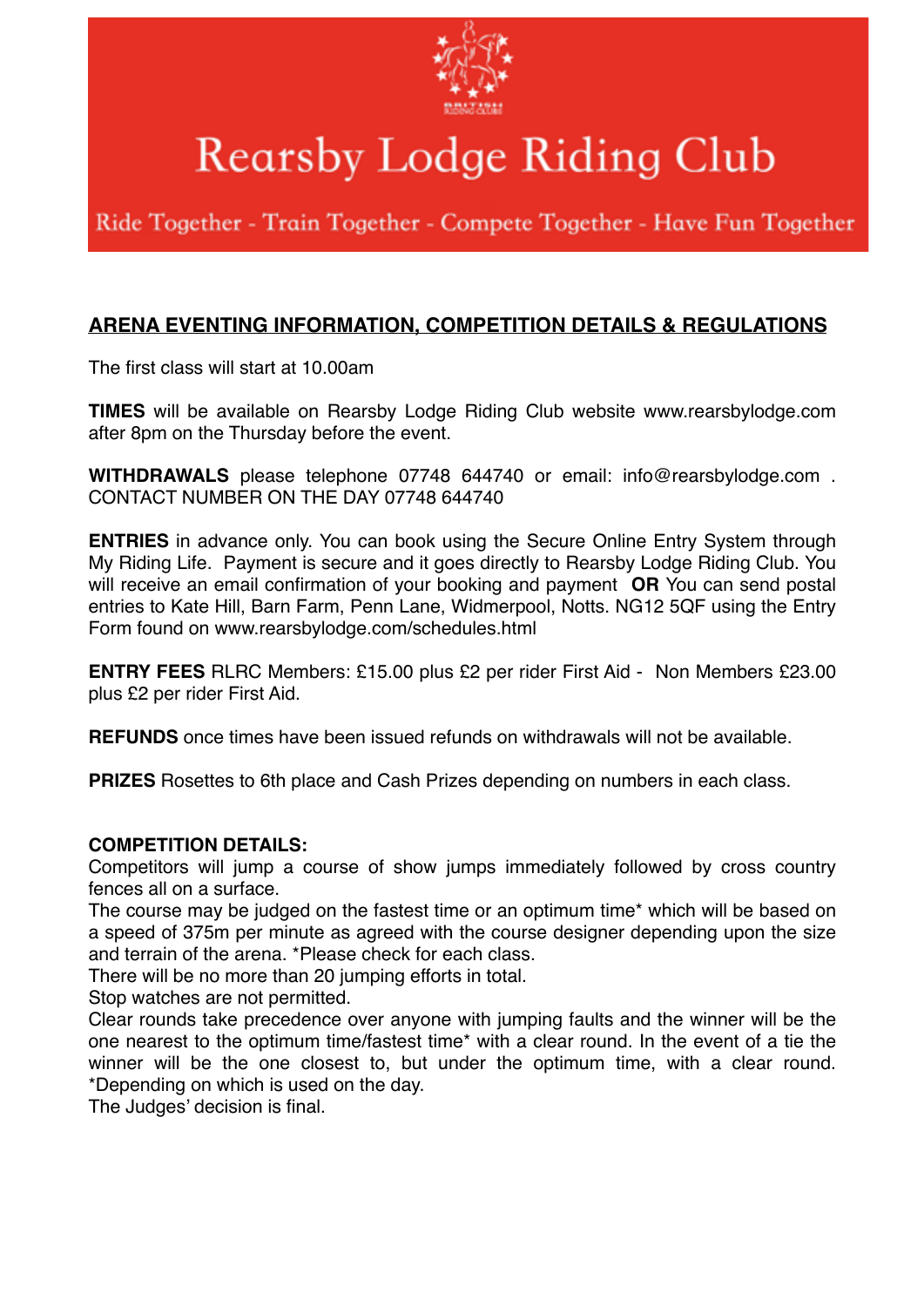#### **COMPETITION DETAILS/continued…**

The show jumping phase will be run under current BRC rules, 4 penalties for a knockdown, 4 penalties for refusal, 8 penalties for second refusal, elimination for 3rd refusal. The XC phase will be 10 penalties for a knockdown, 20 penalties for refusal, run out or crossing tracks, 40 penalties for 2nd refusal. Elimination for 3rd refusal. Elimination for a fall of horse or rider.

Class 1 will start at 10am

During Covid times, there will not be a scoreboard available or any presentation ceremonies. Results will be uploaded to Facebook, My Riding Life and [www.rearsbylodge.com](http://www.rearsbylodge.com)

All prizes will be sent to winners through Paypal.

#### **COMPETITION REGULATIONS:**

All classes will be run under British Riding Club rules which will be displayed on the day.

XC colours may be worn and hair must be neatly tied back above shoulder level or in a hair net.

Skull Caps with a silk and a harness properly adjusted and fastened must be worn and to the following standards: PAS 015: 1998 or 2011 provided they are BSI Kite marked or Inspec IC Marked VG1 01.040: 2014-12 provided they are BSI Kite marked or Inspec IC Marked ASTM F1163: 2004a or 04a onwards provided they are SEI marked SNELL E2001 and SNELL E2016 AS/NZS 3838: 2006 onwards provided they are SAI global marked.

Hats with a fixed peak are not permitted.

Body Protectors are compulsory and need to comply with BETA Level 3 displaying either a Purple 2009 Label or Blue 2018 Label.

At the time of booking please forward an electronic copy of your current flu vaccination record to info@rearsbylodge.com. Please ensure that your vaccinations are in line with the venue's own policy.

#### **Each competitor must be responsible for producing his/her own numbers which must be clearly and safely displayed on their front and back.**

No horse can compete more than twice, and if competed twice, that must be in different classes.

**ON NO ACCOUNT MUST CHILDREN 16YRS & UNDER BE LEFT UNATTENDED** and if travelling alone please leave a contact telephone number with the Secretary.

No dogs allowed in the arena and all dogs must be kept on leads.